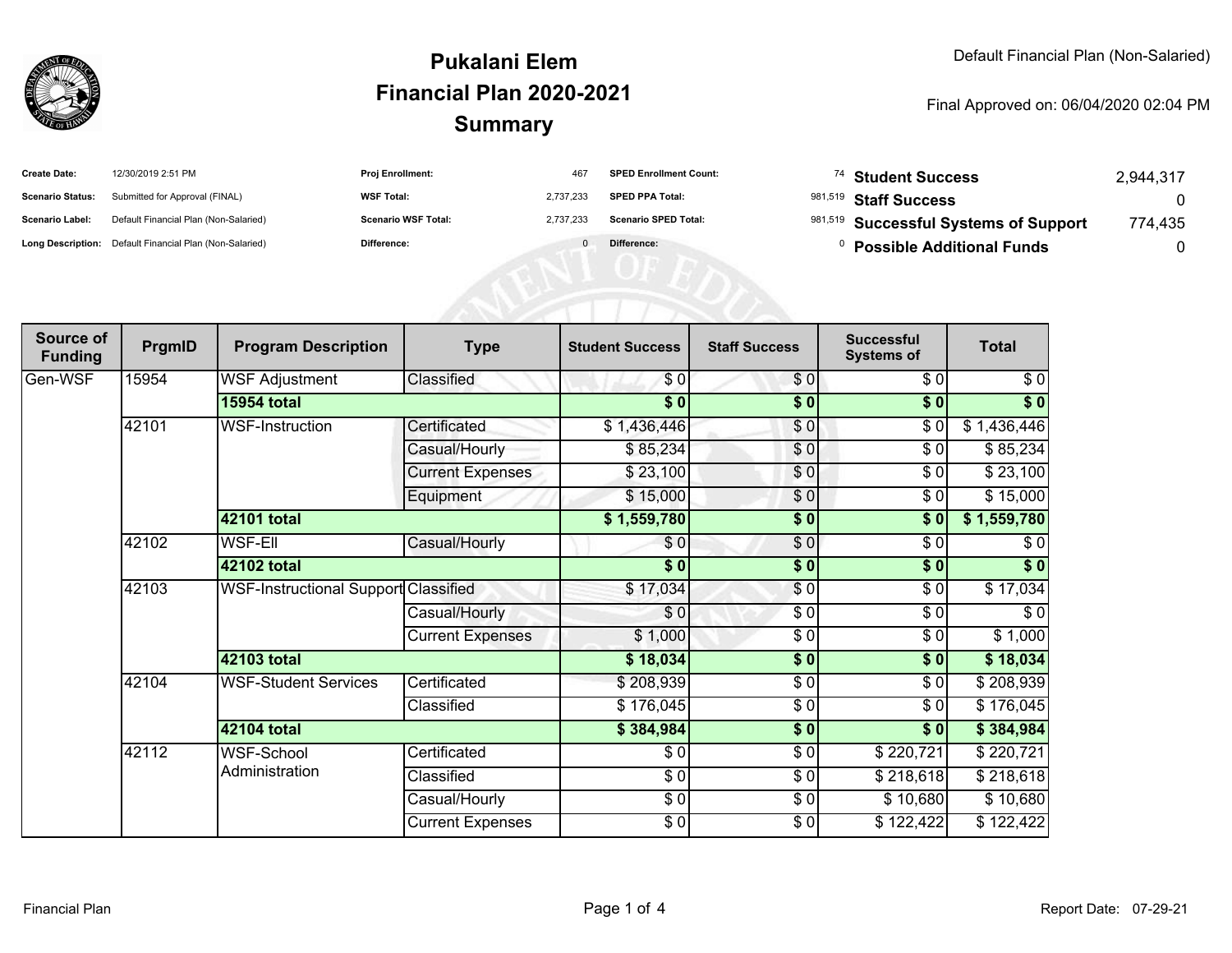

### **SummaryPukalani ElemFinancial Plan 2020-2021**

Final Approved on: 06/04/2020 02:04 PM

| Source of<br><b>Funding</b> | PrgmID   | <b>Program Description</b>                            | <b>Type</b>             | <b>Student Success</b>   | <b>Staff Success</b>     | <b>Successful</b><br><b>Systems of</b> | <b>Total</b>     |
|-----------------------------|----------|-------------------------------------------------------|-------------------------|--------------------------|--------------------------|----------------------------------------|------------------|
| Gen-WSF                     | 42112    | <b>WSF-School</b><br>Administration                   | Equipment               | $\overline{S}$           | $\overline{\frac{1}{6}}$ | \$24,000                               | \$24,000         |
|                             |          | <b>42112 total</b>                                    |                         | $\overline{\textbf{50}}$ | \$0                      | \$596,441                              | \$596,441        |
|                             | 42113    | <b>WSF-School Facility</b><br><b>Services</b>         | Classified              | $\overline{\$}0$         | $\overline{\$0}$         | \$170,924                              | \$170,924        |
|                             |          |                                                       | Casual/Hourly           | \$0                      | $\overline{\$0}$         | \$7,070                                | \$7,070          |
|                             |          |                                                       | <b>Current Expenses</b> | $\overline{\$0}$         | $\overline{\$0}$         | $\overline{\$0}$                       | $\overline{\$0}$ |
|                             |          | 42113 total                                           |                         | s <sub>0</sub>           | $\overline{\phantom{a}}$ | \$177,994                              | \$177,994        |
|                             | Gen-WSF  |                                                       |                         | \$1,962,798              | $\overline{\$0}$         | \$774,435                              | \$2,737,233      |
| Gen-SPED                    | 17101    | SPED Ppa - Instruction                                | Certificated            | \$718,223                | $\sqrt{6}$               | \$0                                    | \$718,223        |
|                             |          |                                                       | Classified              | \$228,125                | $\overline{\$0}$         | $\overline{\$0}$                       | \$228,125        |
|                             |          |                                                       | <b>Current Expenses</b> | \$35,171                 | \$0                      | $\overline{\$0}$                       | \$35,171         |
|                             |          | <b>17101 total</b>                                    |                         | \$981,519                | $\overline{\$0}$         | s <sub>0</sub>                         | \$981,519        |
|                             | 17131    | <b>Special Education in</b><br><b>Regular Schools</b> | Certificated            | $\sqrt{6}$               | $\overline{\$0}$         | $\overline{\$0}$                       | $\overline{\$0}$ |
|                             |          |                                                       | Classified              | \$0                      | $\overline{\$0}$         | $\overline{\$0}$                       | $\overline{\$0}$ |
|                             |          | <b>17131 total</b>                                    |                         | $\overline{\bullet}$     | $\overline{\$0}$         | s <sub>0</sub>                         | $\overline{\$0}$ |
|                             | Gen-SPED |                                                       |                         | \$981,519                | $\sqrt{6}$               | $\overline{\$0}$                       | \$981,519        |
| Federal                     | 18902    | <b>ESEA Title I-Schools</b>                           | Certificated            | \$0                      | $\overline{\$0}$         | $\overline{\$0}$                       | $\overline{\$0}$ |
|                             |          |                                                       | Casual/Hourly           | \$0                      | $\overline{\$0}$         | $\overline{\$0}$                       | $\overline{\$0}$ |
|                             |          |                                                       | <b>Current Expenses</b> | \$0                      | $\overline{\$0}$         | $\overline{\$0}$                       | $\overline{\$0}$ |
|                             |          |                                                       | Equipment               | \$0                      | $\overline{\$0}$         | $\overline{\$0}$                       | $\overline{60}$  |
|                             |          | <b>18902 total</b>                                    |                         | $\frac{1}{2}$            | \$0                      | 30                                     | $\overline{\$0}$ |
|                             | 18935    | <b>ESEA Title I-Parent</b><br>Engagement              | <b>Current Expenses</b> | $\overline{\$0}$         | $\overline{\$0}$         | $\overline{\$0}$                       | $\overline{\$0}$ |
|                             |          | <b>18935 total</b>                                    |                         | $\overline{\$0}$         | $\overline{\$0}$         | $\overline{\$0}$                       | $\overline{\$0}$ |
|                             | 20657    | Essa Title IIa Targeted                               | Casual/Hourly           | \$0                      | $\sqrt{6}$               | $\sqrt{6}$                             | $\sqrt{6}$       |
|                             |          | Prof Dev                                              | <b>Current Expenses</b> | \$0                      | $\sqrt{6}$               | $\sqrt{6}$                             | $\sqrt{6}$       |
|                             |          | <b>20657 total</b>                                    |                         | \$0                      | $\overline{\$0}$         | \$0                                    | $\overline{\$0}$ |
|                             | 20659    | Essa Title IIa Prof Dev-<br><b>OCISS</b>              | Casual/Hourly           | \$0                      | $\overline{\$0}$         | $\sqrt{6}$                             | $\sqrt{6}$       |
|                             |          | <b>20659 total</b>                                    |                         | $\overline{\$0}$         | $\overline{\$0}$         | $\overline{\$0}$                       | $\overline{\$0}$ |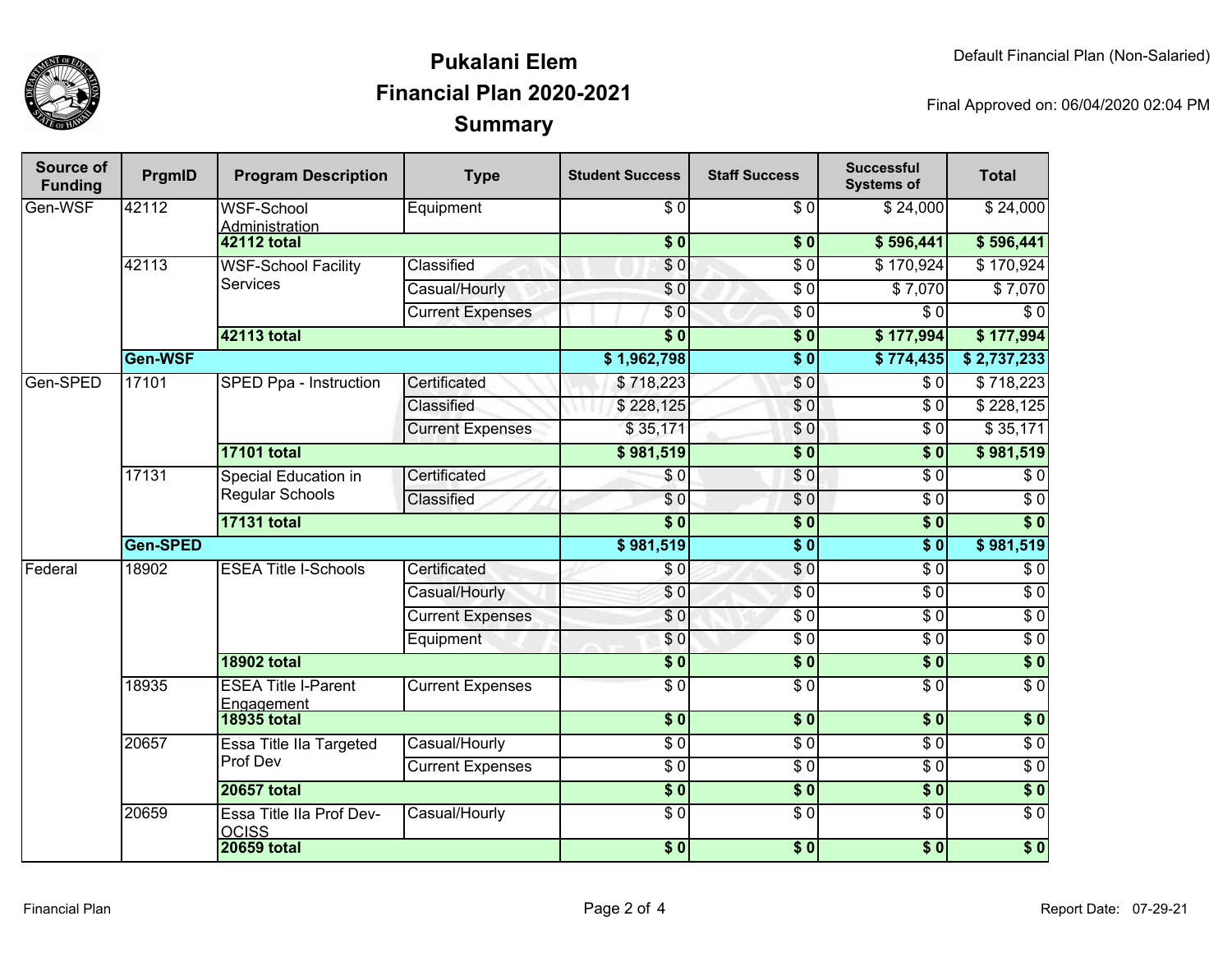

## **SummaryPukalani ElemFinancial Plan 2020-2021**

Final Approved on: 06/04/2020 02:04 PM

| Source of<br><b>Funding</b> | PrgmID          | <b>Program Description</b>                      | <b>Type</b>             | <b>Student Success</b> | <b>Staff Success</b> | <b>Successful</b><br><b>Systems of</b> | <b>Total</b>     |
|-----------------------------|-----------------|-------------------------------------------------|-------------------------|------------------------|----------------------|----------------------------------------|------------------|
| Federal                     | 20697           | Essa Title IIa Prof Dev                         | Casual/Hourly           | \$0]                   | \$0                  | \$0                                    | \$0              |
|                             |                 | <b>20697 total</b>                              |                         | \$0                    | \$0                  | $\overline{\$0}$                       | $\sqrt{50}$      |
|                             | 20698           | Essa Title IIa Support<br>New Tchr & Prin       | Casual/Hourly           | $\overline{\$0}$       | $\overline{\$0}$     | $\sqrt{6}$                             | $\sqrt{6}$       |
|                             |                 | <b>20698 total</b>                              |                         | $s$ <sub>0</sub>       | \$0                  | \$0                                    | $\overline{\$}0$ |
|                             | 35913           | Sch Prgm Food Services                          | Classified              | \$0                    | $\overline{\$0}$     | $\overline{\$0}$                       | $\overline{\$0}$ |
|                             |                 |                                                 | Casual/Hourly           | \$0                    | \$0                  | $\sqrt{50}$                            | $\overline{\$0}$ |
|                             |                 | 35913 total                                     |                         | \$0                    | \$0                  | \$0                                    | \$0              |
|                             | 52003           | <b>ESEA Title I-Complex</b><br>Area Initiatives | Casual/Hourly           | \$0                    | \$0                  | $\overline{\$0}$                       | $\overline{\$0}$ |
|                             |                 | <b>52003 total</b>                              |                         | \$0                    | \$0                  | \$0                                    | \$0              |
|                             | <b>Federal</b>  |                                                 |                         | $\frac{1}{6}$          | \$0                  | $\sqrt{6}$                             | $\sqrt{6}$       |
| Gen-Cent                    | 35163           | <b>Food Services-General</b><br>Fund            | Classified              | $\sqrt{3}$             | $\frac{1}{\sqrt{2}}$ | $\sqrt{3}$                             | $\sqrt{6}$       |
|                             |                 |                                                 | Casual/Hourly           | \$0                    | \$0                  | \$0                                    | $\sqrt{6}$       |
|                             |                 | 35163 total                                     |                         | \$0]                   | $\frac{1}{2}$        | $\frac{1}{2}$                          | \$0              |
|                             | <b>Gen-Cent</b> |                                                 |                         | $\frac{1}{6}$          | $\sqrt{6}$           | \$0                                    | $\sqrt{50}$      |
| Special                     | 35304           | Food Services-Special<br>Fund                   | <b>Current Expenses</b> | $\sqrt{3}$             | $\frac{6}{6}$        | $\sqrt{3}$                             | $\sqrt{6}$       |
|                             |                 | 35304 total                                     |                         | $s$ <sub>0</sub>       | $\overline{\$0}$     | 30                                     | $\sqrt{50}$      |
|                             | <b>Special</b>  |                                                 |                         | $\overline{\$0}$       | \$0                  | $\overline{\$0}$                       | $\overline{\$}0$ |
| <b>Grand Total</b>          |                 |                                                 |                         | \$2,944,317            | $\sqrt{50}$          | \$774,435                              | \$3,718,752      |